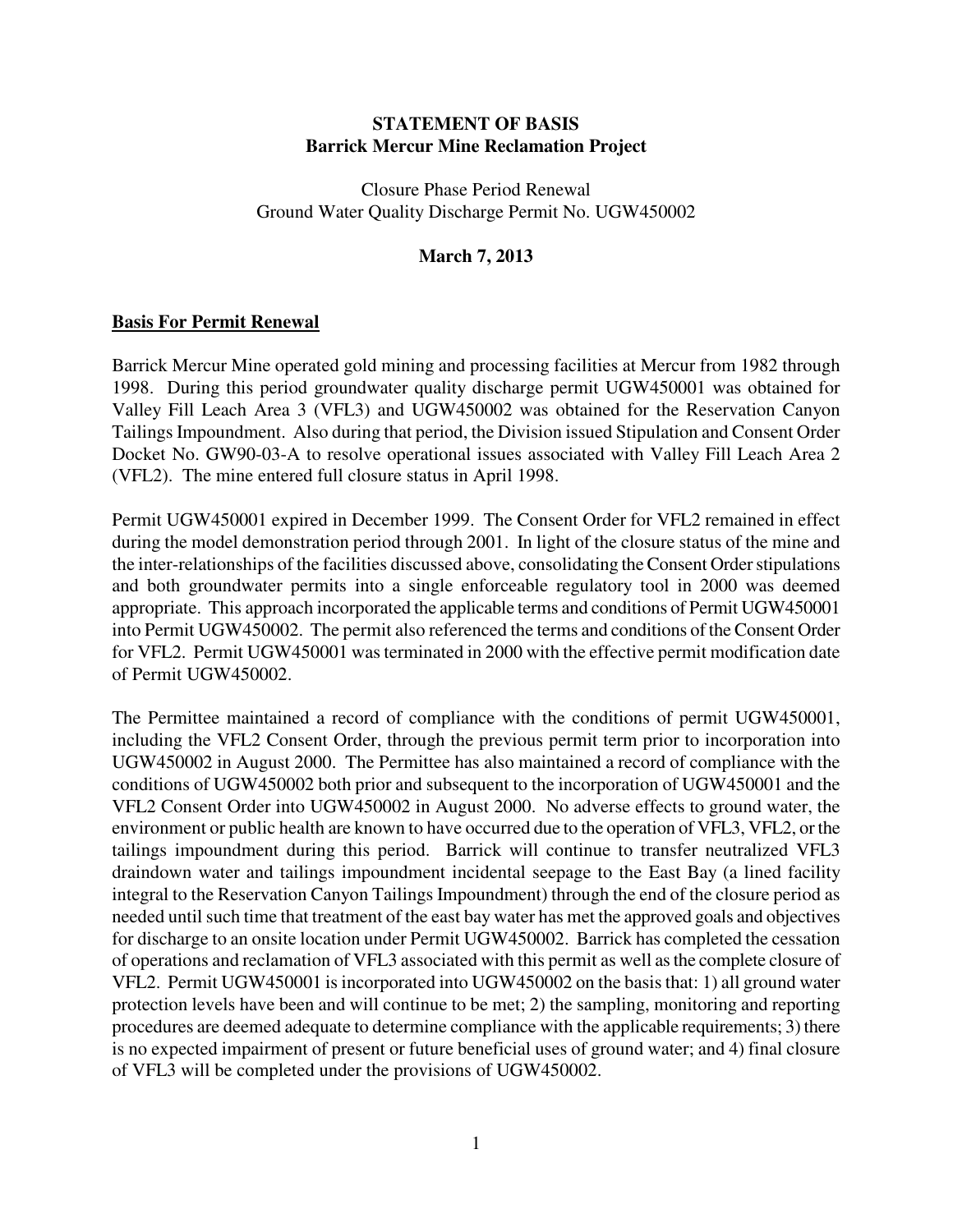## **Description of Facilities**

Valley Fill Leach Area 3 - The facility is located in the SW1/4 of the SW1/4 of Section 32, Township.5 South., Range 3 West, and the NW1/4 of Section 5, Township.6 South, Range.3 West in Mercur Canyon in the southern Oquirrh Mountain range of Tooele County. Barrick Mercur Mine operated VFL3 for the extraction of gold using cyanide solutions from January, 1991 through 1997. The facility is now reclaimed and awaiting final, permanent closure. The facility is limited to one cell approximately 1,700 feet long and 750 feet wide. At the end of the facility's life it contained approximately 5 million tons of spent heap leach ore with an average depth of 150 feet. The heap was neutralized during 1997 and covered during 1998. In 1997, a vertical solution dewatering well was put in place to pump in concert with the pumping cistern the remaining fluids from this leach area and transport via pumping and piping to the East Bay lined cell within the Reservation Canyon Tailing Impoundment. After the free draining fluids in VFL3 achieve model-predicted flow rates, the wells will be removed and final closure will be complete. Residual waters have been modeled *de minimis* as to probable impacts to ground water quality at the property boundary.

Reservation Canyon Tailing Impoundment - The tailings impoundment is located in Reservation Canyon in the southern Oquirrh Mountain range on the Tooele/Utah County border in Section 5 of Township 6 South, Range 3 West. Barrick Mercur Mine operated the tailings impoundment for the disposal of waste material from the beneficiation and processing of gold from its gold milling operation. The tailing facility consists of a saddle dam, main dam, upstream levee, internal East Bay lined cell, approximately 27 million tons of deposited mill tailings, and all drains and external containment ponds associated with the main dam and saddle dam. The tailings treatment system is no longer in use as the milling operations have been dismantled and removed.

Valley Fill Leach Area No. 2 - The facility is located in the NE1/4 of Section 8, Township.6 South, Range 3 West, and the SE1/4 of Section 5, Township.6 South., Range.3 West in the saddle between Manning and Mercur Canyons in the southern Oquirrh Mountain range of Tooele County. Barrick Mercur Mine operated VFL2 for the extraction of gold using cyanide solutions. The facility was closed in July 1993, was neutralized in September 1994, and covered by November 1995. The facility remains subject to the conditions of Stipulation and Consent Order GW90-03-A now contained in Permit UGW450002. Those conditions remaining are ground water monitoring and dewatering of the leach pad. The facility is limited to one cell approximately 1200 feet long and 500 feet wide. During 1998, an infiltration manhole was installed through the cover to accommodate the infiltration of incidental area flows and seepage. Final cover placement on VFL2 was completed in September 1995. Barrick intends to grout the leakage collection pipe closed, and reclaim the leakage collection system area. Barrick completed the 5-year post-closure monitoring of the leakage collection system in April 2001 and demonstrated that post-closure monitoring results met previous modeled predictions for the system and drilled out the VF2 liner. Residual waters have been modeled *de minimis* as to probable impacts to ground water quality at the property boundary.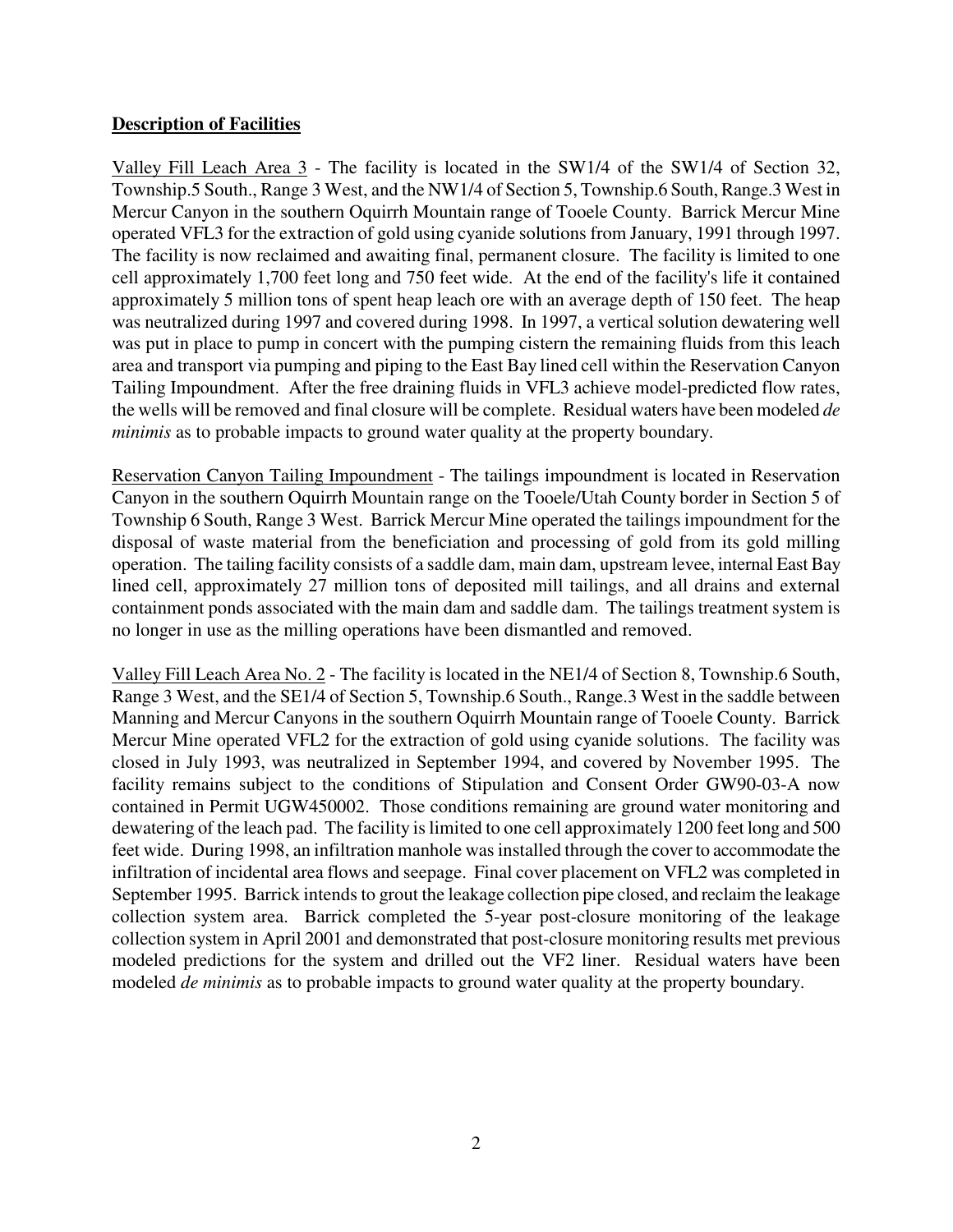# **Ground Water**

Class - Based on the total dissolved solids data from eleven monitoring wells at the site the ground water is defined as both Class IA and Class II. The average dissolved solids values from the wells range from 345 mg/l to 2,124 mg/l.

Background - When greater than 50% of the background samples for a particular constituent were detectable, background was determined by estimating the mean and standard deviation of all background samples.

Protection Levels - Class IA is pristine ground water and Class II ground water is protected for use as drinking water or other similar beneficial use by the Ground Water Quality Protection Rules, UAC R317-6. Protection Levels are determined based on the criteria of R317-6.4 taking into account naturally occurring degradation in accordance with R317-6-6.10.

Ground Water Monitoring - The Permittee has installed eleven monitoring wells at the site. Dry wells are not used as compliance monitoring points under this permit. Wells MW-1, MW-2, MW-9, MW-10, MW-11, MW-13, MW-15, MW-16, MW-17, MW-18, and MW-19 will be used as compliance monitoring wells. These wells will be monitored for metals, inorganic ions, pH, cyanide, nitrate, nitrite, ammonia and total dissolved solids. Routine monitoring will be on a semiannual basis. Reporting will be on a semiannual basis.

## **Closure and Reclamation**

Permanent closure and final reclamation of the VFL3 and the Reservation Canyon tailings impoundment was initiated in 1998 as part of a mine-wide closure. Under previous versions of these permits, permanent closure and final reclamation requirements that are protective of ground water were incorporated. These include the following activities that have been implemented.

### Tailings Impoundment

- Placement of perforated drainage pipes with a drain gravel cover in the concrete drainage aprons, encapsulating the gravel drains with filter fabric, and covering of drains with subsoil and top soil.
- Covering and revegetative seeding of the downstream embankments of the Main Buttress and Levee Buttress with a minimum one-foot thick layer of subsoil and a minimum onefoot thick layer of topsoil.
- Covering and revegetative seeding of the area between the Levee Buttress and the Saddle Dam.